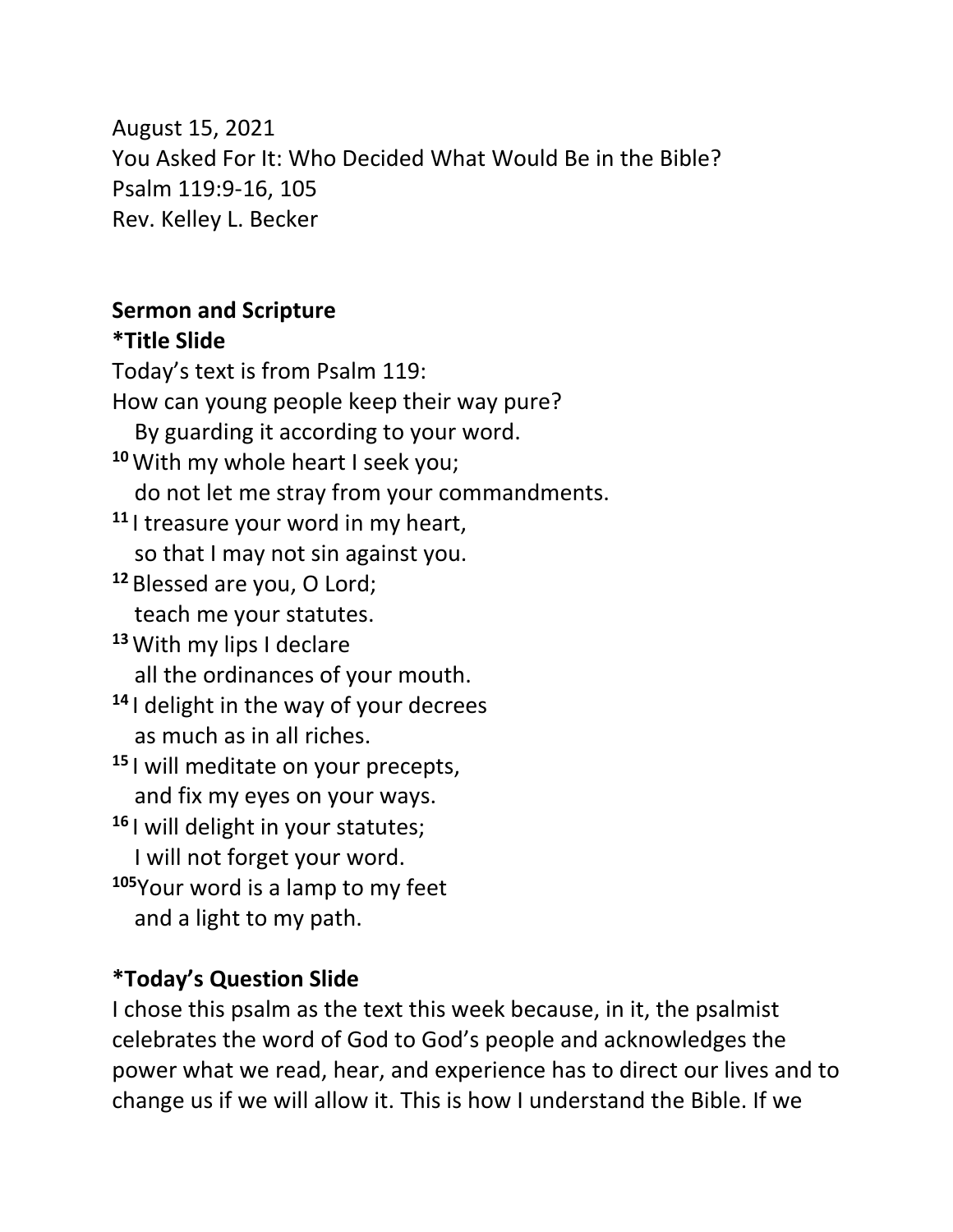read it and learn about it and talk about it with one another, the stories and ideas contained in it will help us become the people God created us to be. I don't think the Bible is the only way God speaks to us. I think it is one way.

Talking with people this week, I was surprised by the range of reactions to today's question, "Who decided what would go be in the Bible?" There were a good number of people who firmly believe today's sermon will be the most boring one of the summer, maybe the most boring ever. A couple of people were excited because they consider themselves history geeks and this topic sounds right up their alley. Mostly people were like, "I wouldn't even know where to start to answer that question, but I guess that's why you went to school." In preparation for today's sermon, I asked some friends, who grew up in a variety of Christian traditions, what they have heard about how the Bible came to be.

Here are some of their responses:

*Honestly, I was never taught in the church setting how exactly the Bible became 'The Bible.' I was always just taught this is "God's word." And to not question it. It wasn't until I was older that I started researching on my own and then was shamed for questioning 'The word of God'.*

*Each word was "God-breathed." Moses wrote Genesis through Deuteronomy, there was no dispute on who wrote any of the books, and to question one word would mean doubting God completely and risking the pits of Hell.* 

*I grew up (still am) UM. I was taught that the Bible was God-inspired, which in my mind meant he told the disciples, mainly Paul, what to write. I was five.*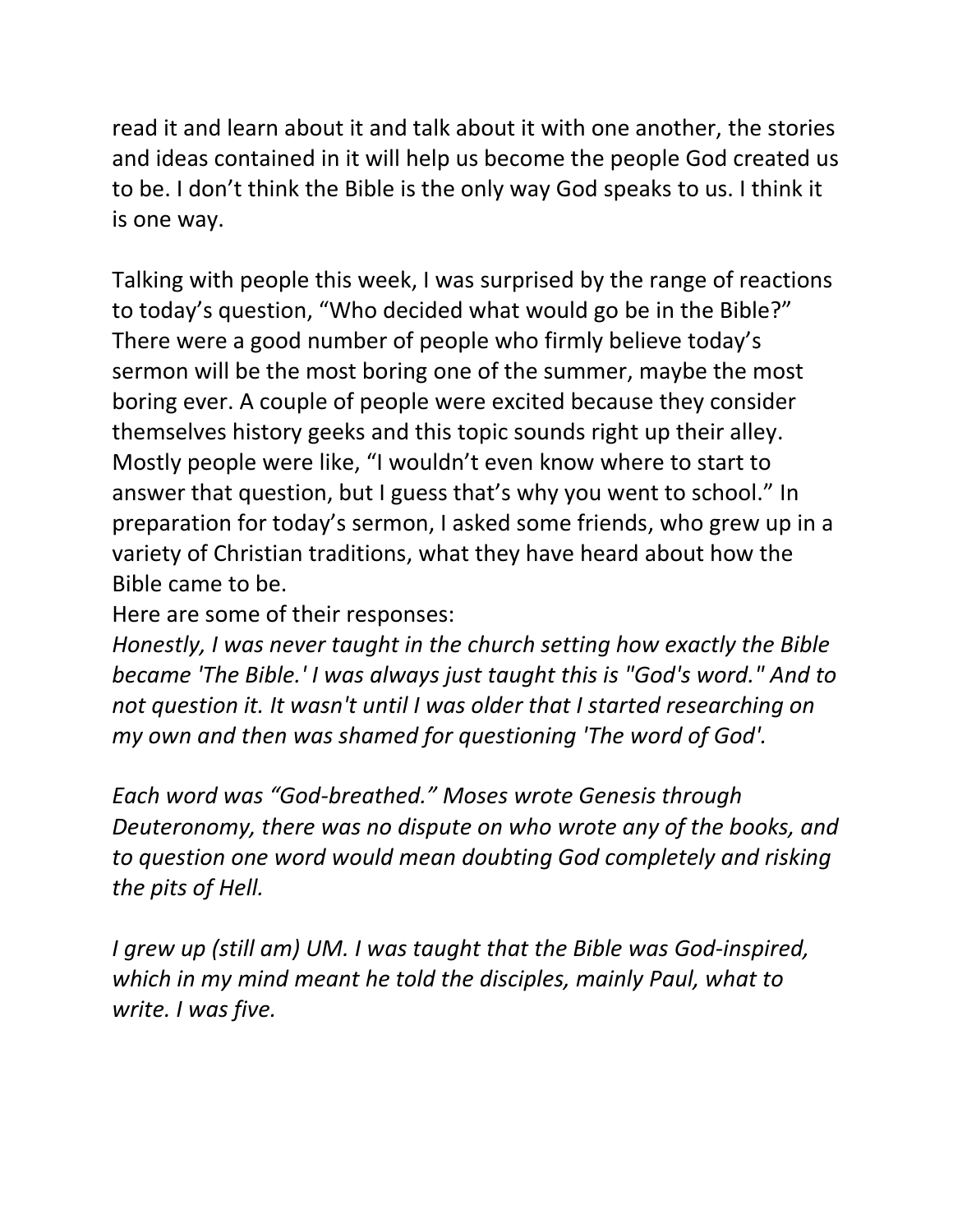Another person said they were taught the Bible was "dropped from the sky by the hands of God," and one person said his grandma told him God gave the Bible to Moses and then to Jesus in a dream.

What I have learned over the years is this topic tends to make people uncomfortable because when we begin to see the fingerprints of human beings all over the texts, it becomes harder to imagine that God had anything to do with it and if God had nothing to do it, then it can't be authoritative in our lives. I hope this sermon both answers the question asked and gives us confidence that God is, indeed, still speaking to us from the pages of our sacred texts.

Let me begin by saying, there is not a place where it is written exactly how the Bible came to be. There is not complete agreement by scholars about why certain texts made it in and others were left out. If you are really curious, there is much written about the formation of the biblical canon.

## **\*Canon definition slide**

The word canon, when we are talking about the *biblical* canon, means "a collection or list of books accepted as genuine." If you are sitting there wondering why we should care about how the biblical canon came to be, consider this example I have used with youth over the years.

Imagine you just moved to a new house, and you come home from your first day at your new school and notice the corner of a piece of paper sticking out from under the welcome mat, which came with the house. You pull back the mat to see what the paper is.

#### **\*I Love You slide**

On it is written, "I love you."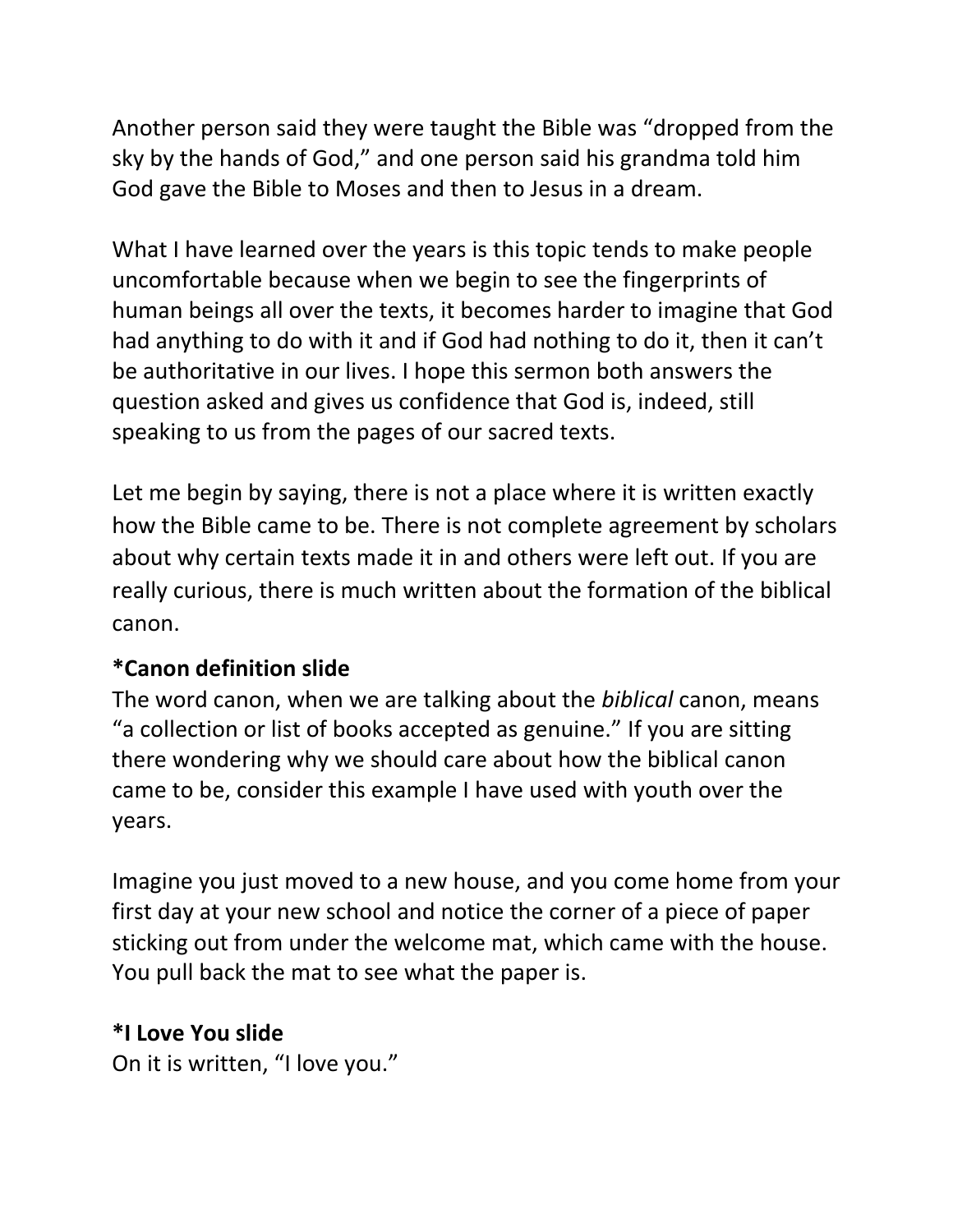How would that note make you feel?

Inevitably, when I asked this question of a group of teens, they hesitated to commit. They would say, "I would want to know who wrote the letter. How long had the letter been hidden under the mat? For whom was the letter written?"

So many questions.

Was it a note from a parent to the student coming home from school? Was it a note written by the crush of the young man who lived in the house previously? Was it from the teen that delivers the newspaper who happened to notice the new residents? Who knows?

In the same way, without knowing where the Bible came from, who wrote it, when it was written, or who the original audience was, it is difficult to figure out what it really means. So, let's take a look at what's in the book, beginning with the Hebrew Bible.

It is generally agreed that Israel (the people not the country) had acknowledged the authoritative and sacred nature of some writings at least by 621 BCE, following the discovery and reading of what was called, "book of the law," which was likely the book of Deuteronomy. 2 Kings 22: 8 talks about this, "The high priest Hilkiah said to Shaphan the secretary, "I have found the book of the law in the house of the Lord." When Hilkiah gave the book to Shaphan, he read it." This was the beginning of sacred scripture being centered in the tradition of Israel. The Hebrew Bible consists of 3 parts: Torah (or Law), Prophets, and Writings.

## **\*Torah scrolls**

The Torah is the first five books of what most Christians call the Old Testament. In Israel, the Torah was recognized as sacred text no later than 400 BCE. As early as the first century CE, these 5 books were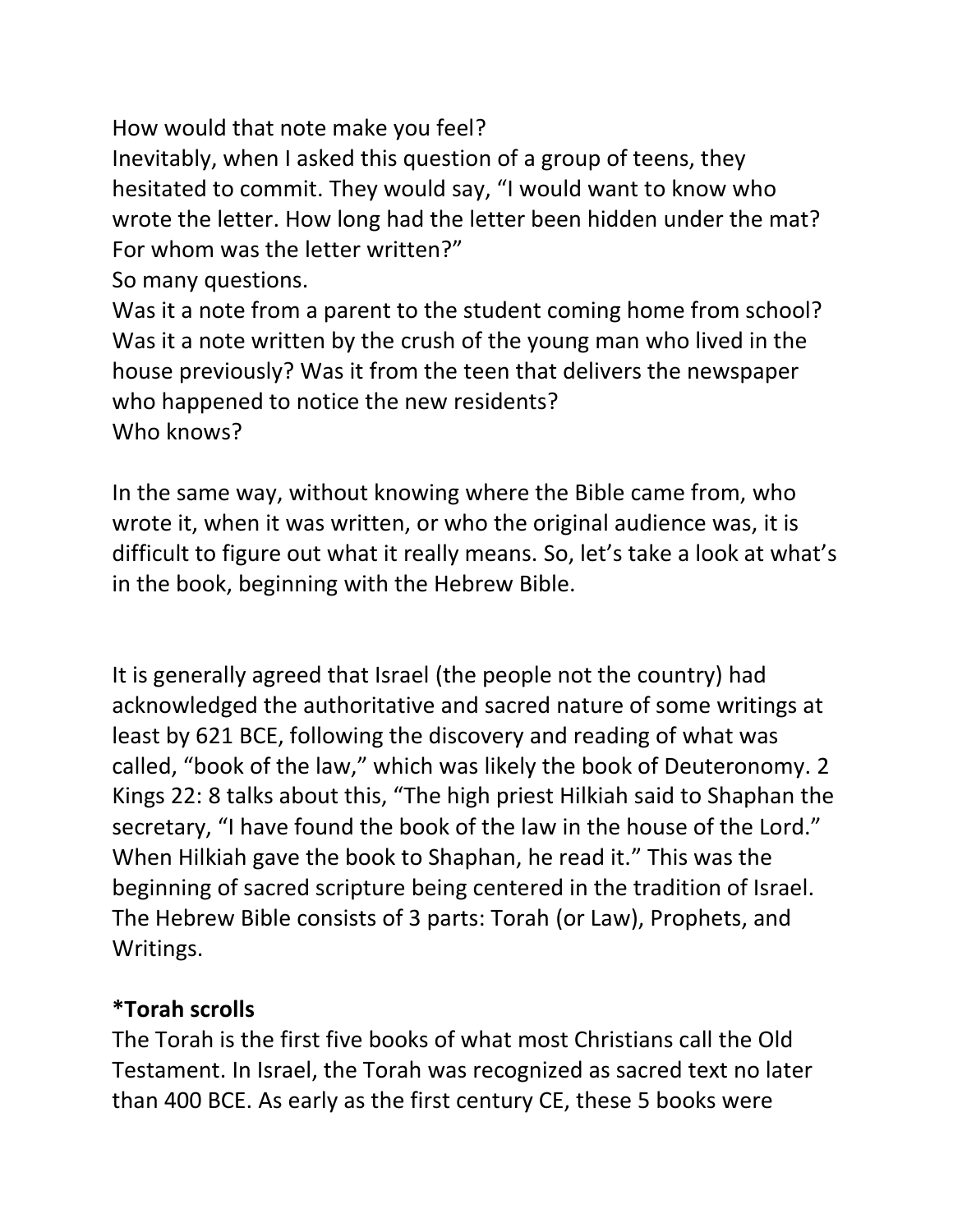written on one scroll, signaling they were understood as one unit. However, they are not one *book* in the modern sense. Each book of the Torah is a composite, reflecting many traditions and a number of sources. There is not a single author for the books of the Torah. Moses did not write them.

## **\*Former Prophets Slide**

Somewhere between 300 and 200 BCE, the prophetic tradition became authoratative. Although, it's important to note at this point in history, the canon was still pretty fluid. Beyond the Torah, there was not widespread agreement about which texts should be classified as sacred. Different faith communities found different texts more or less useful in the life of their communities. Biblical scholar Robert Pfeiffer writes that the Former Prophets and some of the Latter Prophets were adopted in Israel's sacred collection because of their recognized value for "enhancing national pride and the hopes for a better future." This is true, and biblical scholar Lee Martin McDonald adds three more reasons the texts were welcomed:

- They extend Israel's story of God's activity among the Jewish people.
- They were recognized as having intrinsic worth in the worship and religious instruction of the Jewish people.
- And they gave Israel an identity and knowledge of the will of God that enabled them to renew themselves as a people of God and to rebuild the nation following exile.

*The Biblical Canon*, Lee Martin McDonald, p, 79.

In the Hebrew Bible, the Prophets include the books listed on the slide. **\*Latter Prophets Slide**

And all of the ones on this slide.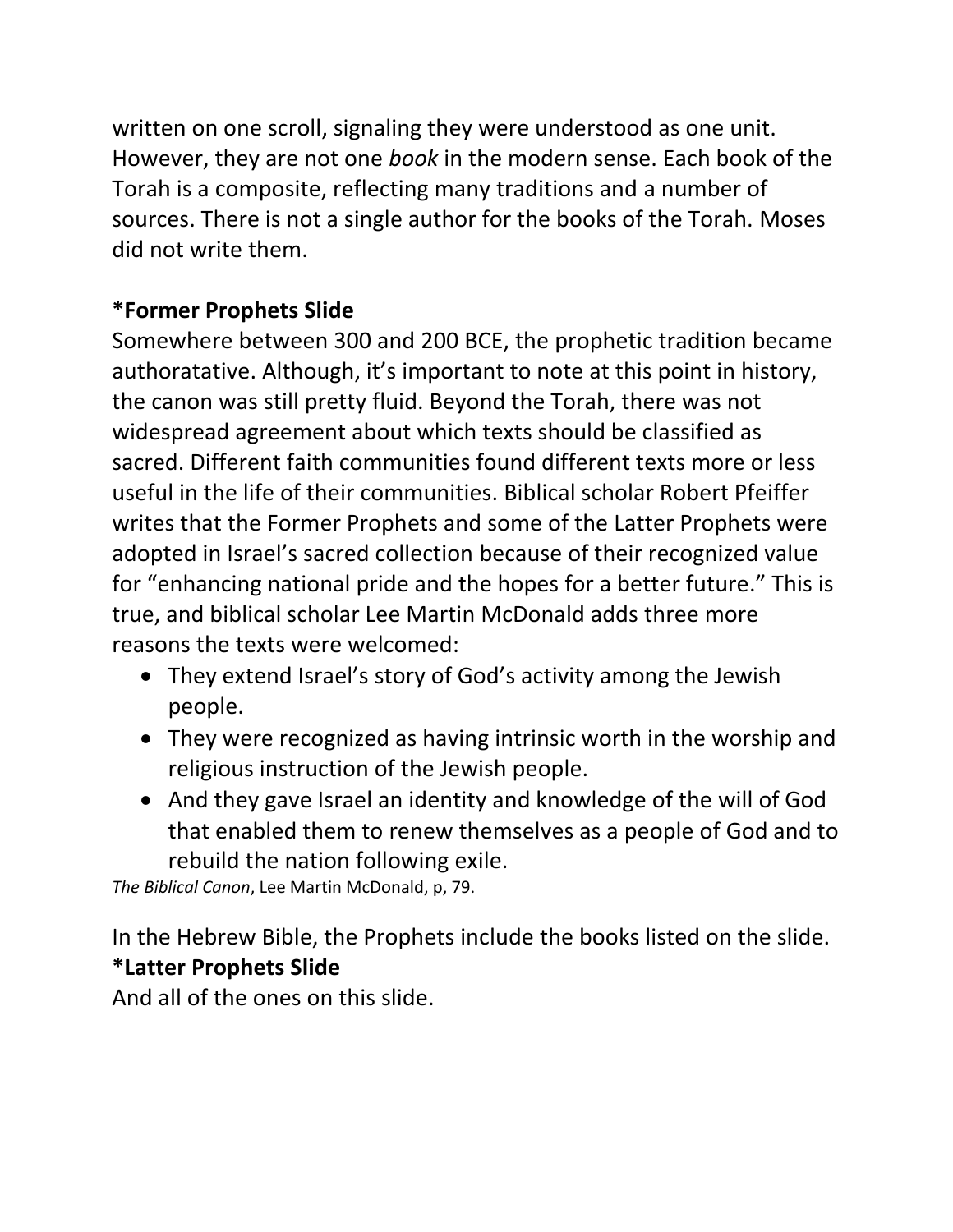Along with the Prophets, a body of literature, some of which was written well before 200 BCE, and some perhaps later, circulated widely among Jewish communities. The name given to this group of writings was simply, the "Writings."

## **\*Writings Slide**

Like the Prophets, this was a very fluid group of texts, based on what individual communities found meaningful. In the second century, perhaps around the time of the destruction of the second temple in 70 CE, rabbis began to give shape to the Hebrew Bible in its final form, precisely defining and ordering it. In the end, the rabbis included in their canon 24 works. From their perspective, this literature defined and reflected the meaning of Israel…once again, not the country of Israel, but the people.

Before we move on to the New Testament, a word about the Hebrew Bible and the Christian Old Testament. I was taught that, out of respect for the Jewish tradition, we should refer to the collection as the Hebrew Bible. They contain the same books but they are arranged in a different order. The books of Old Testament are ordered according to the Septuagint.

## **\*Septuagint slide**

The Septuagint is the Greek translation of the Hebrew Bible. It is often abbreviated with the Roman numerals for 70…LXX. There is a legend that says 70 Jewish scholars translated the original Hebrew Torah to Greek in the 3<sup>rd</sup> century.

The Septuagint, though, contains *more than* the 24 books of the Hebrew Bible. It contains the "Apocrypha."

# **\*Apocrypha slide**

Apocrypha refers specifically to a collection of pre-Christian writings dating from roughly 300 BCE to 70 CE. They were included in the Septuagint but excluded from the Hebrew canon. They are recognized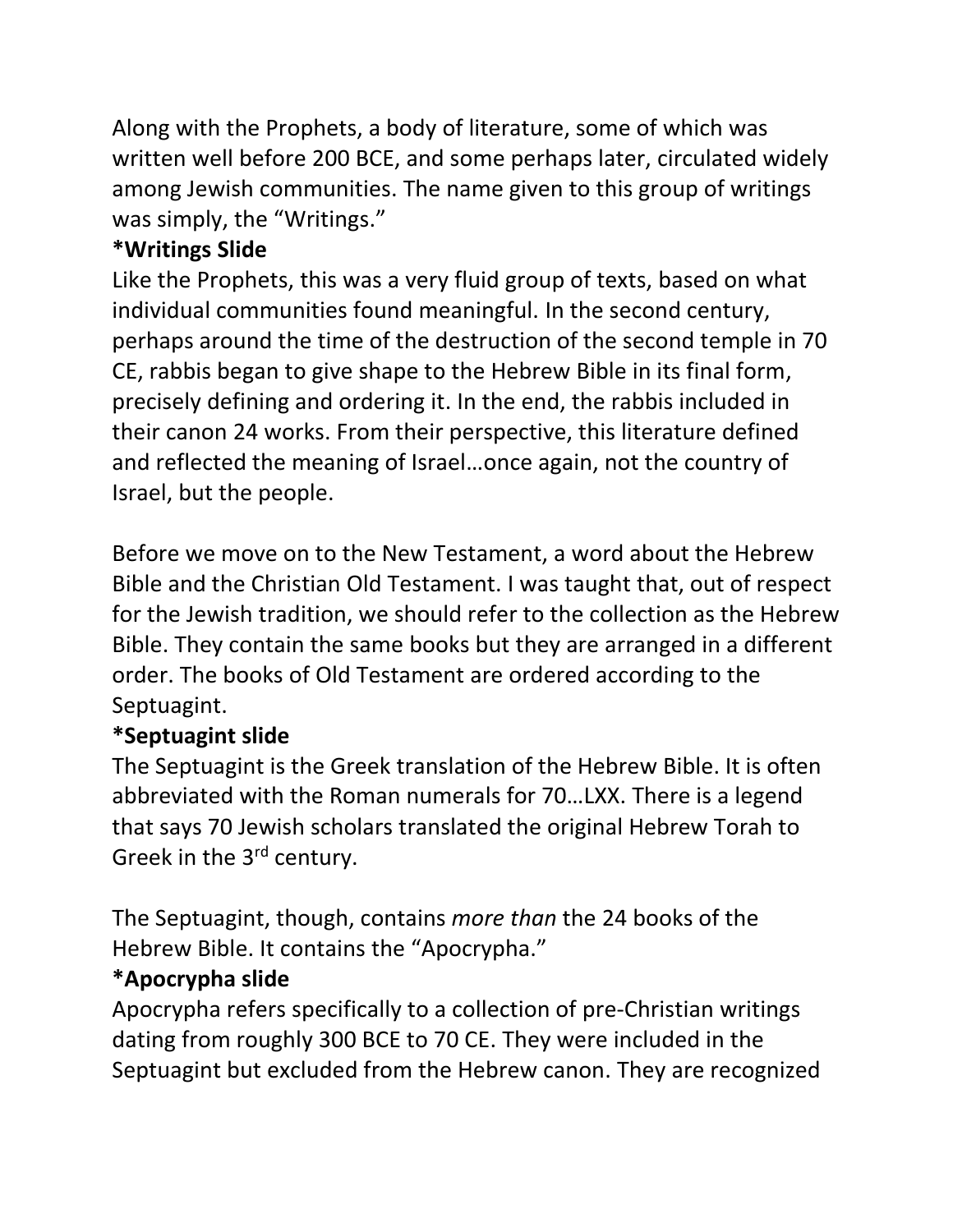by the Eastern Orthodox and Catholic Churches as later additions to the canon but are excluded from the Protestant canon.

There is nothing wrong with the writings in the Apocrypha. In fact, the [First](http://www.myjewishlearning.com/texts/Bible/Origins_of_the_Bible/Other_Ancient_Texts/Books_of_Maccabees/First_Maccabees.shtml) and [Second Books](http://www.myjewishlearning.com/texts/Bible/Origins_of_the_Bible/Other_Ancient_Texts/Books_of_Maccabees/Second_Maccabees.shtml) of Maccabees contain the most detailed stories of the battles of Judah Maccabee and his brothers for the liberation of Judea from foreign domination. These books also include within them the earliest references to the story of Hanukkah and the rededication of the Temple. I studied the Apocrypha in seminary…I assume most mainline seminarians do. Our Catholic siblings read them as part of their 3-year liturgical cycle in which all scripture is read. My study Bible includes them. Your Bibles at home likely include them. I encourage you, if you haven't read them, to consider doing so.

And now, we turn to the New Testament. The earliest Christian community did not possess a fixed canon of specifically Christian texts. Many early Jesus followers were Jewish, therefore they relied heavily on the Jewish tradition. The Jewish sacred texts were not the driving force behind the early church though.

#### **\*Jesus slide**

The driving force was Jesus.

His words, his deeds, and his fate were interpreted over and over again within early Christian communities. The stories of Jesus were passed down orally at first. None of the New Testament writings were written while Jesus was alive. The first written Christian documents did not begin to appear until the last half of the first century and it was only in the last couple of decades of that century that the writings began to have a significant impact on the life of Christian communities.

The gospel writings were the first to get general recognition. It is important to note that early Christians decided to include more than one gospel in their canon for good reasons. First, churches in different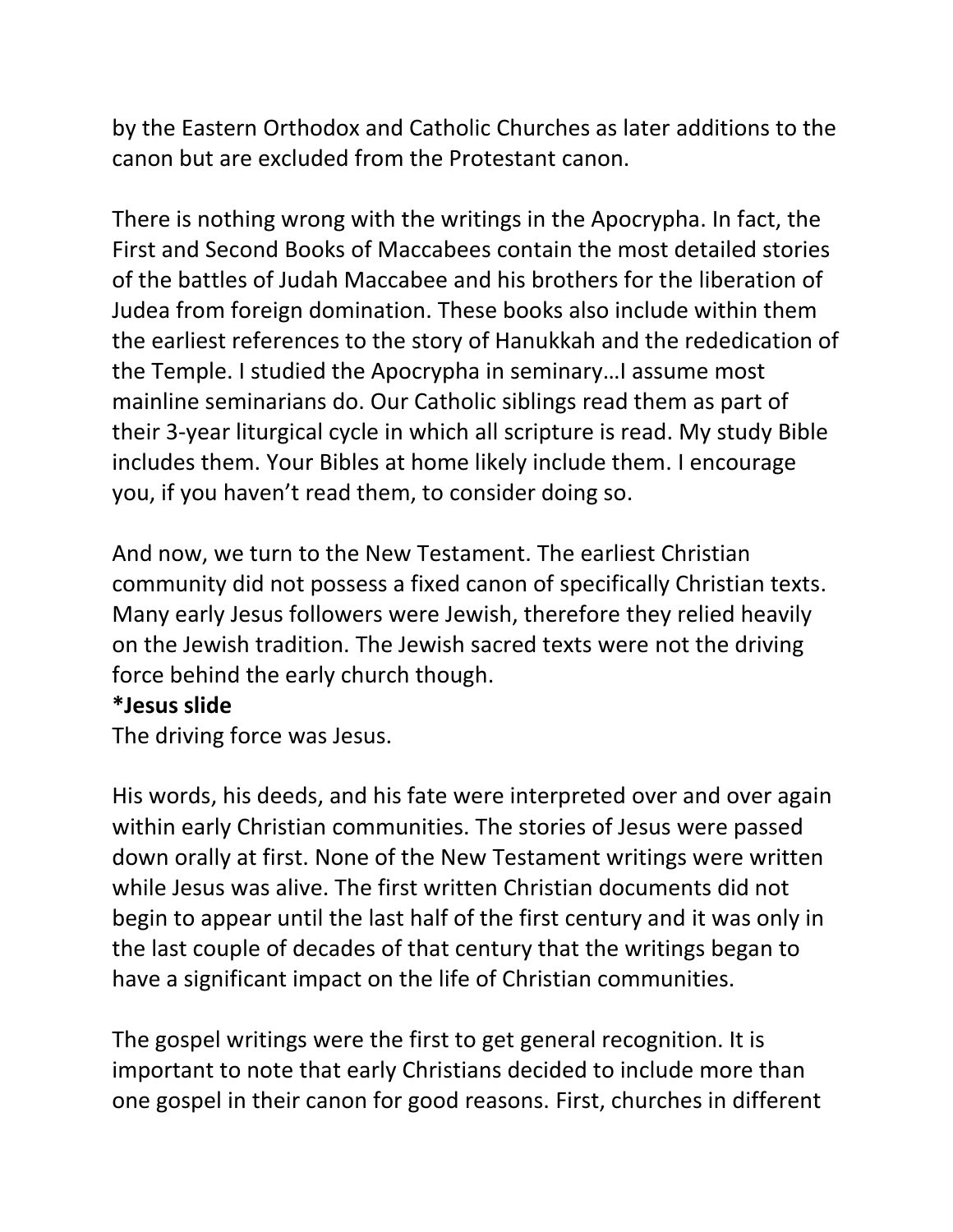regions and cities used the gospels that were connected to their history and traditions. In addition, the acceptance of more than one gospel came to be seen as a sign of the unity within the early tradition.

Over the years, people have pointed out the inconsistencies found in the different gospels as a way of critiquing Christianity. The early Christians were aware of these inconsistencies, but because they understood that the texts were not meant to be a literal history of Jesus's life, it was not a problem. In addition, the inclusion of more than one story was a direct response to Gnosticism which taught that the heavenly messenger had revealed secret knowledge to one particular disciple and only he was the true interpreter of the message. One such Gnostic gospel that you may have heard of is the Gospel of Thomas. The stories of Jesus and his followers were meant for everyone, not just Thomas or any one person to interpret.

In the first four or five centuries of Christianity there were dozens perhaps even hundreds---most of them now lost---of gospels and writings about Jesus and his early followers. It is not true, however, that such writings were trying to find their way into the canon and the Church suppressed them. The truth is that the non-canonical gospels fall into two categories…some are Gnostic Gospels…each of which were considered scripture by a particular group and that group rejected all others and therefore had no interest in including theirs in a canon with the others. The others generally include stories that reflected a pious Jesus. The church never rejected these stories, in fact many of them continued to be read in Christian communities for centuries. **\*White Mary and parents slide**

It isn't uncommon to find depictions of those stories, like the one on the screen, in medieval cathedrals. One example is the story of Mary's parents, found in the *Protoevangelium of James*, which is a second century gospel telling of the miraculous conception of Mary.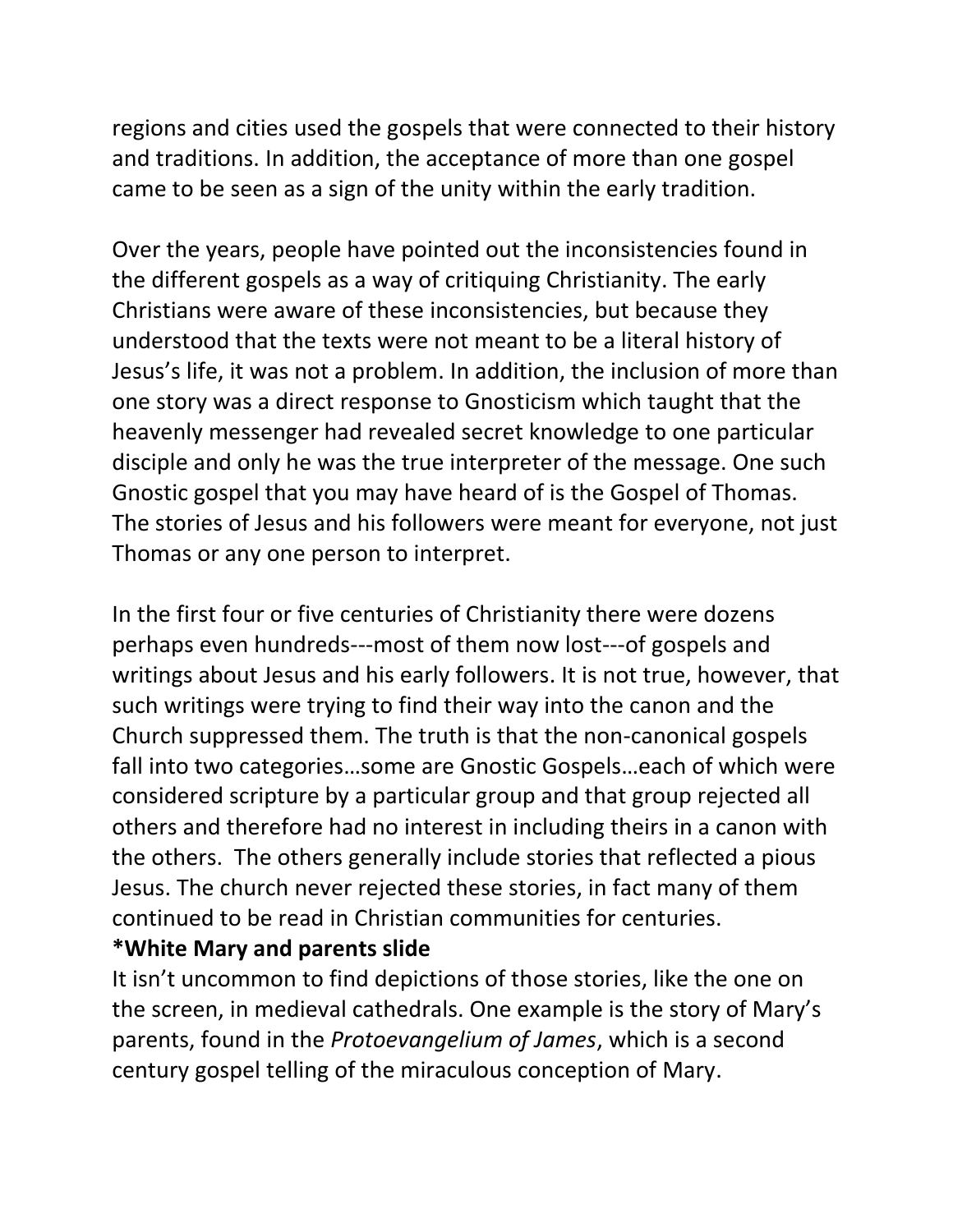In addition to the gospels, Paul's letters were being circulated among churches. While Paul's letters were written to specific Christian communities, there is evidence copies of the letters were read in other communities. The practice of sharing letters in various churches probably took place near the end of the first century. One scholar I read this week suggests that Paul, himself, was responsible for circulating a collection of his letters. And that made me laugh, only because, as you know, Paul and I have a tense relationship.

The canonical gospels and writings of Paul reached the status of scripture for many Christians late in the 2<sup>nd</sup> century. Although, there were other writings circulating that were treated similarly by Christian communities. Throughout the 2<sup>nd</sup>-4<sup>th</sup> centuries some key people played important roles in the process that led to canonization. Some of those people were Justin Martyr, Irenaeus of Lyons, Clement of Alexandria, Bishop Eusebius of Caesarea, and certainly Emperors Diocletian and Constantine.

Constantine not only made it possible for Christians to worship without fear of persecution, but he was also pretty involved in the affairs of the church. He gathered various councils to resolve theological disputes, reconvening the council when the decisions weren't to his liking. He was not as concerned about theology as he was about unity and peace. He thought one way to ensure those things was for there to be a common collection of sacred scripture. He ordered the production of 50 sacred books (his predecessor, Diocletian, destroyed churches and burned sacred texts). The sacred books were made, but even then, there was not complete agreement on what ought to be included.

There is no surviving literature that spells out the New Testament canonization process. It was a very gradual process, with lots of people, mostly men, involved. We do know that as writings were looked at by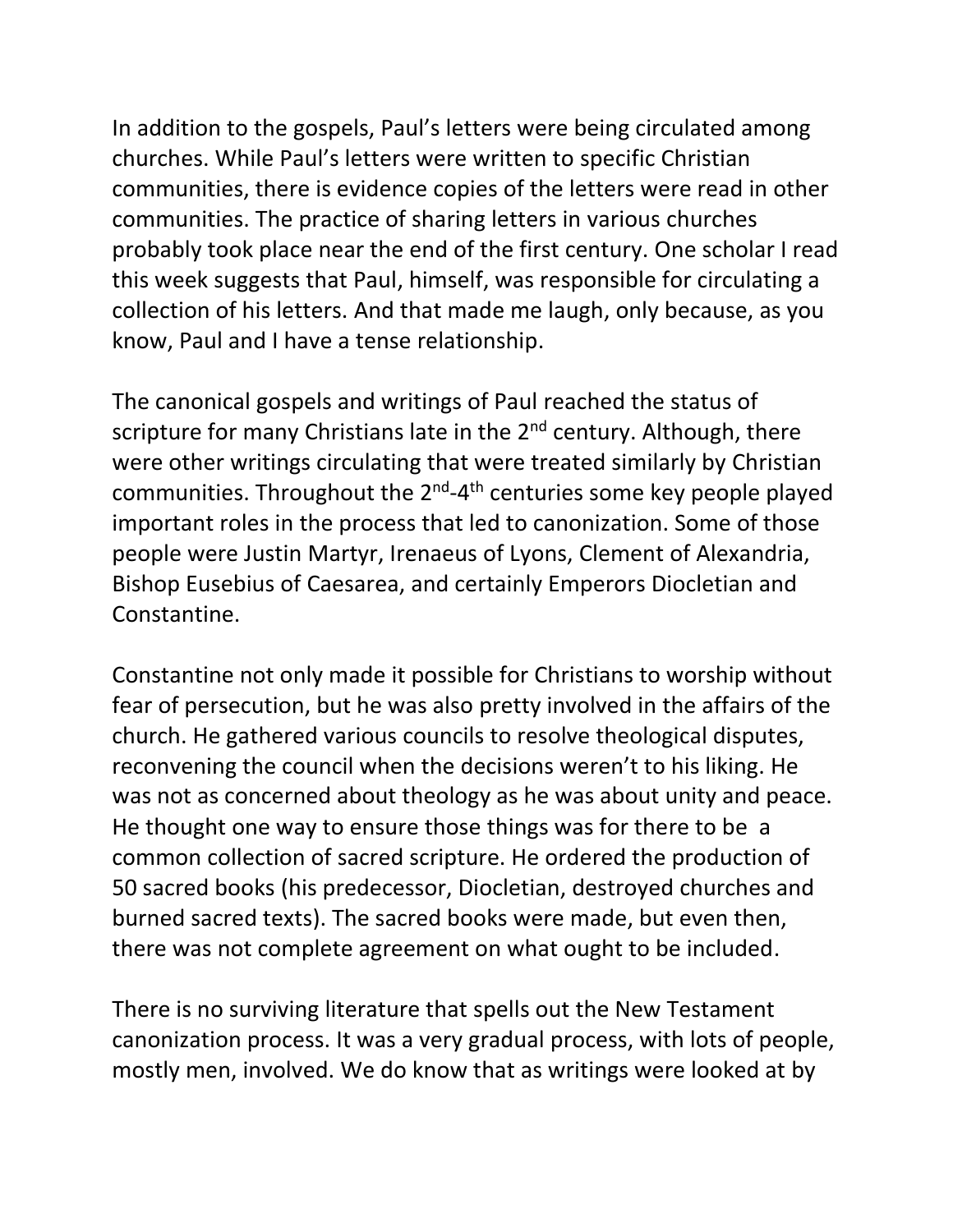Christian communities and church leaders for inclusion in the canon, the following criteria were considered:

#### **\*NT Criteria slide**

Was the writing attributed to an apostle? Please know, though, that there is credible evidence that in some cases, there were things written anonymously that got assigned to apostles so the church could justify its use. For example, the gospels were written anonymously, but in the mid to late 2<sup>nd</sup> century names of apostles and those who assisted them began to be attached to these writings to lend credibility to their stories.

Was the writing in step with what was generally accepted as true (or orthodox) in the churches of the day? If a writing was too far from the core of central teaching, if it was on the fringe, it was rejected.

Was it written during the period of apostolic ministry? Writings from later time periods were rejected.

Was the writing being used by the churches for worship or instruction? Some scholars contend that this might be the most important criterion. One example of the importance of usefulness is the book of Hebrews. The authorship was strongly questioned, yet it made it into the canon because churches found it very useful. They were unwilling to set it aside even though its apostolic witness was questioned.

Was the writing adaptable to different circumstances in the church's life? In other words, will the message still be helpful and useful 20 years from now? 50 or even more?

Some people think that church councils deliberated and determined which books should be included in the biblical canon. A more accurate description is that the church councils of the 4<sup>th</sup> -6<sup>th</sup> centuries